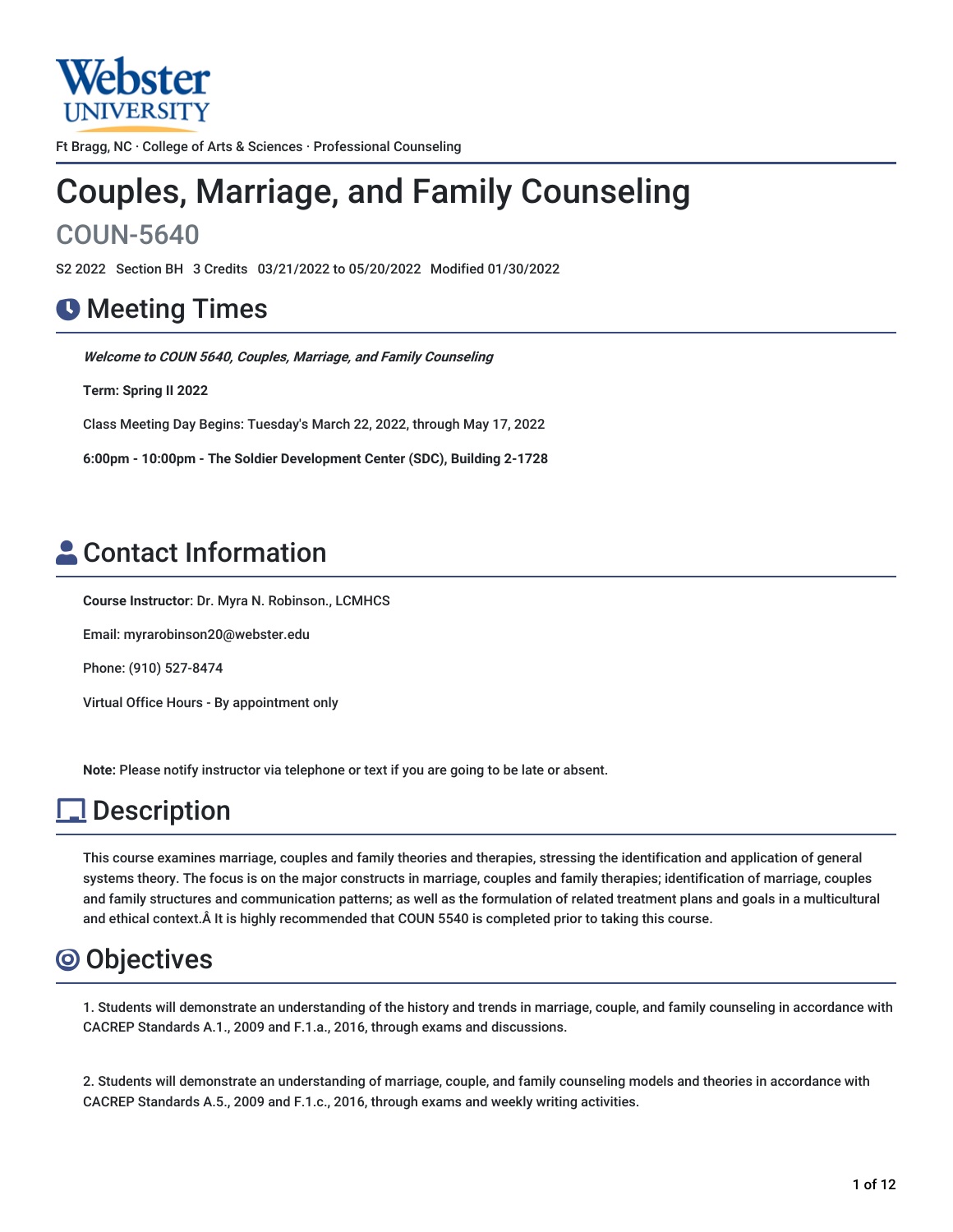3. Students will demonstrate an understanding of the ethical standards specifically related to marriage, couples, and family counseling in accordance with CACREP Standards A.2., 2009 and F.2.o., 2016, through weekly writing activities.

4. Students will demonstrate an understanding of treatment issues related to working with diverse families in accordance with CACREP Standards E.2., 2009 and F.2.m., 2016, through weekly writing activities.

5. Students will demonstrate an understanding of the role of a marriage, couple, and family counselors, in accordance with CACREP Standards A.3., 2009 and F.2.a., 2016 through weekly writing activities.

Skills

1. Students will demonstrate skills specific to marriage, couple, and family counseling in accordance with CACREP Standards B.2., 2009 and F.3.c., 2016, through exams, weekly writing activities, and role-playing activities.

2. Students will implement treatment planning and intervention strategies with the use of marriage, couple, and family counseling theories in accordance with CACREP Standards D.3., 2009 and F.3.d., 2016, through weekly writing activities.

3. Students will apply systems theories in assessment, evaluation, and case management with marriage, couple, and family counseling in accordance with CACREP Standards H.1., 2009 and F.3.a., 2016, through exams and weekly writing activities.

**Note: This course meeting will utilize Zoom as its virtual platform**

#### **Method of Instruction:**

Please be advised: Please be visible at all times during instruction time. Please be sure that both your video and audio are working. If you have audio issues or video issues, please be sure to connect with Webster IT prior to class:

Webster IT Contact information (hours in Central Time Zone): Toll-free: 1-866-435- 7270 support@webster.edu (mailto:support@webster.edu) Monday-Thursday 9:00 a.m. - 7:00 p.m. Friday 9:00 a.m. - 5:00 p.m. Saturday 9:00 a.m. - 1:00 p.m.

## **Juli Outcomes**

CACREP Standards and Corresponding Assessments

Knowledge 1. Demonstrate an understanding of the history and trends in marriage, couple, and family counseling. (CACREP Standards A.1., 2009 and F.1.a., 2016) Exams; discussions

2. Demonstrate an understanding of marriage, couple, and family counseling models and theories. (CACREP Standards A.5., 2009 and F.1.c., 2016) Exams; Weekly Writing Activities.

3. Demonstrate an understanding of the ethical standards specifically related to marriage, couples, and family counseling. (CACREP Standards A.2., 2009 and F.2.o., 2016) Weekly Writing Activities.

4. Demonstrate an understanding of the impact of crisis and trauma on marriages, couples, and families. (CACREP Standards A.7., 2009 and F.2.g., 2016) Weekly Writing Activities.

5. Demonstrate an understanding of treatment issues related to working with diverse families. (CACREP Standards E.2., 2009 and F.2.m., 2016) Weekly Writing Activities.

6. Demonstrates an understanding of the role of a marriage, couple, and family counselors. (CACREP Standards A.3., 2009 and F.2.a., 2016) Weekly Writing Activities.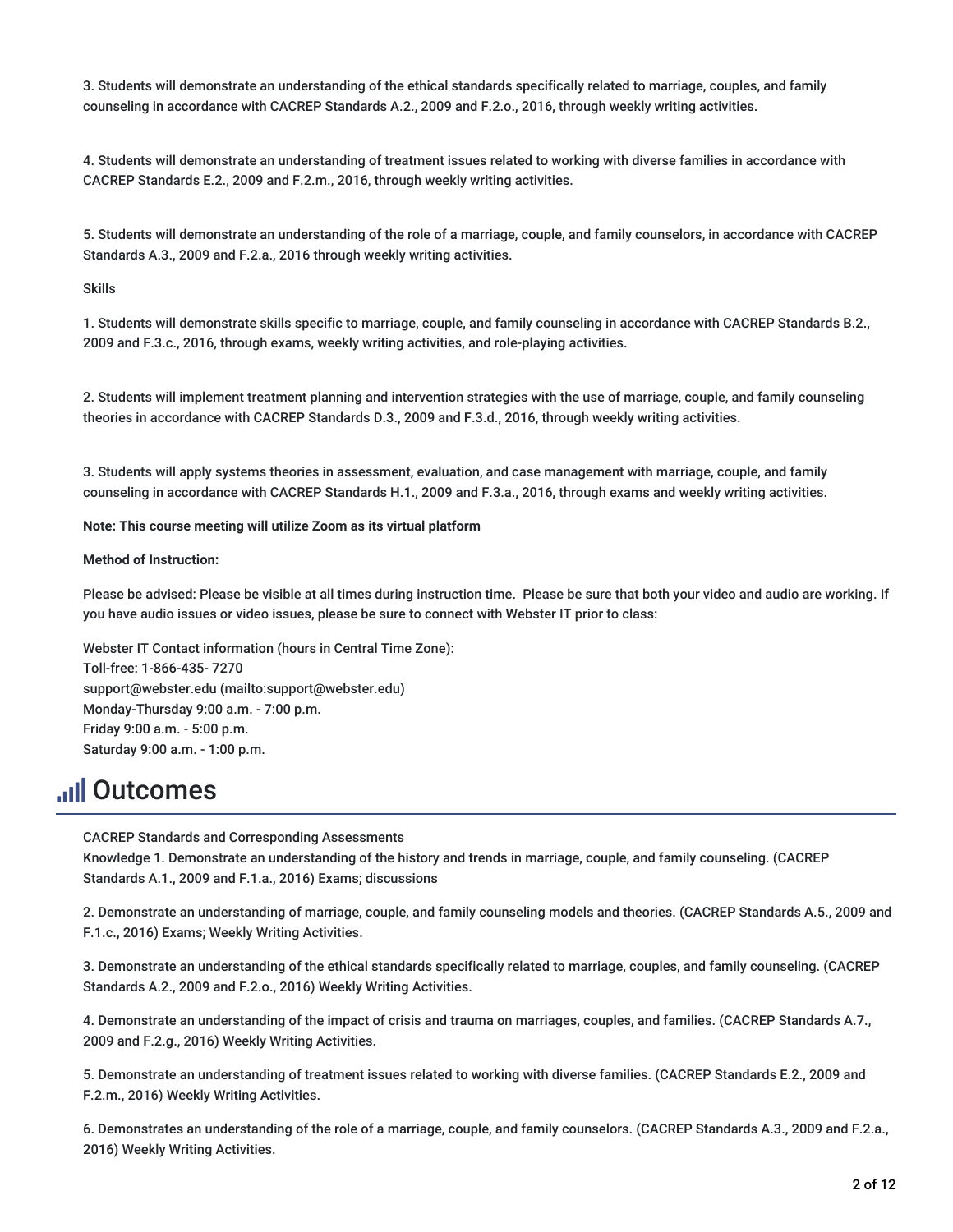Skills

1. Enact skills specific to marriage, couple, and family counseling. (CACREP Standards B.2., 2009 and F.3.c., 2016) Exams; Weekly Writing Activities

2. Implement treatment planning and intervention strategies with the use of marriage, couple, and family counseling theories. (CACREP Standards D.3., 2009 and F.3.d., 2016 Weekly Writing Activities.

3. Apply systems theories in assessment, evaluation, and case management with marriage, couple, and family counseling. (CACREP Standards H.1., 2009 and F.3.a., 2016) Exams; Weekly Writing Activities

# **国**Materials

Required Text: Goldenberg, H., & Goldenberg, I. (2013). Family Therapy: An overview (9th ed.)., Belmont, CA: Brooks/Cole.

Publication Manual of the American Psychological Association Author: American Psychological Association Edition: 6th ISBN-13: 978-1433805615

There may be additional readings handed out or posted on World Classroom during the term

### Tevera Field Placement and Assessment Management Program

Access to Tevera is provided through registration in COUN 0200.

## Deliverables

#### **1. Readings:**

Students will be required to complete all weekly reading assignments, to consist of chapter readings from the textbook, as well as assigned journal articles.

#### **2. Media:**

Students will be required to review appropriate and relevant online family counseling materials as required by instructor. Discussion Questions: Students will respond to all discussion questions each week, with an integration of the weekly readings.

Students will actively participate in all class discussions and apply the weekly readings to gain and demonstrate mastery of the material.

#### **3. Writing Assignments:**

Students will complete weekly writing assignments to assist with synthesizing the course material. All writing assignments should be in accordance with APA format.

#### **Assignment:**

**Family Counseling Approach Paper (1) - Due week 3 (April 5, 2022, 11:59 p.m.)**

Students will write a paper on therapeutic approaches appropriate for family counseling. Each paper will provide a broad overview and personal integration of the selected approach. The paper must be written in current APA format and include a minimum of 1 scholarly reference. Your paper must be at least 5-8 pages to include cover, and reference pages.

**Note:** Assignments submitted after the deadline will drop a letter grade.

#### **ALL WRITTEN ASSIGNMENTS ARE DUE BY11:59 p.m. EST ON THE DUE DATE.**

#### **4. Exams:**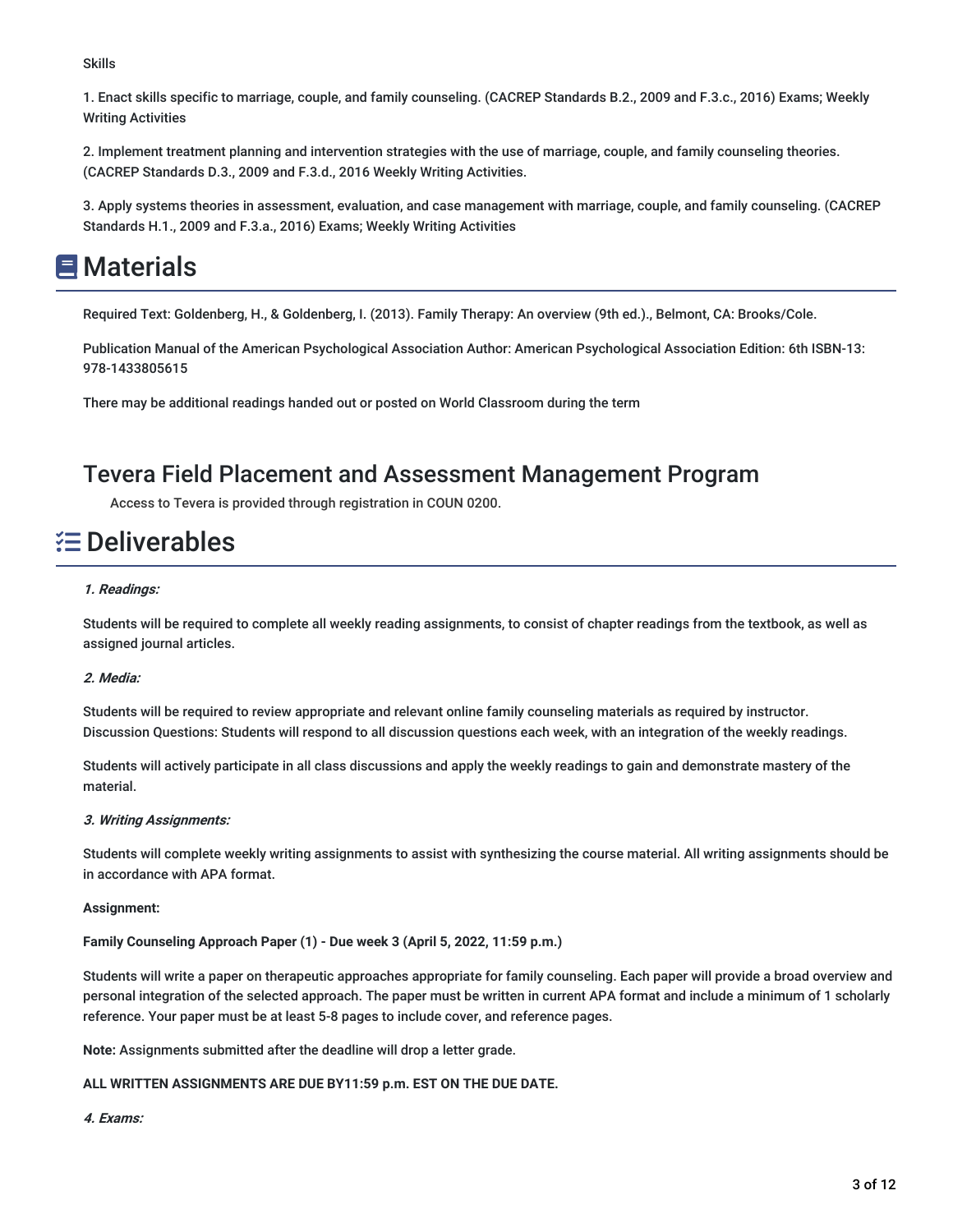Students will complete a mid-term and final exam. Each exam will cover the Reading & Study material for the assigned modules/weeks. Each exam will be open-book/open-notes, consist of multiple-choice questions. **Mid-term exam will cover chapters** 1-8. The final exam will cover chapters 9, 10, 12.13, 14, 15, and 16. You will have 90 mins to complete.

#### **5. Experiential Activities:**

During experiential activities, you have the right to decline participation, and or only participate to your level you of comfort. If at any time you feel uncomfortable during role-play you may stop.

While it is important to understand the material in the text, it is crucial that that each student be able to demonstrate the skills cited in each class session.

## Evaluation

#### **Method of Instruction:**

This course has been developed for both the online and on ground delivery method.

Students completing this course in an online format will be required to complete writing assignments, as well as share discussion posts with peers.

Students completing this course via virtual and/or on ground format will be required to complete writing assignments, as well as participate during in class discussions.

| <b>COURSE REQUIREMENT</b> | <b>PERCENTAGE OF GRADE</b> |
|---------------------------|----------------------------|
| 1. Class Assignment       | 20%                        |
| 2. Class Participation    | 20%                        |
| 3. Mid-Term Exam          | 30%                        |
| 4. Final Exam             | 30%                        |

The Grading Scale for this course is as follows:

- $94 100 = A$
- 90 93 = A-
- 88 89 = B+
- $80 81 = B$
- $70 79 = C$
- Below  $70 = F$

The GRADUATE catalog provides these guidelines and grading options:

A/A- Superior graduate work.

B+/B/B– Satisfactory graduate work.

- C Work that is barely adequate as graduate-level performance Marginal Work
- CR Credit given for practicum/internships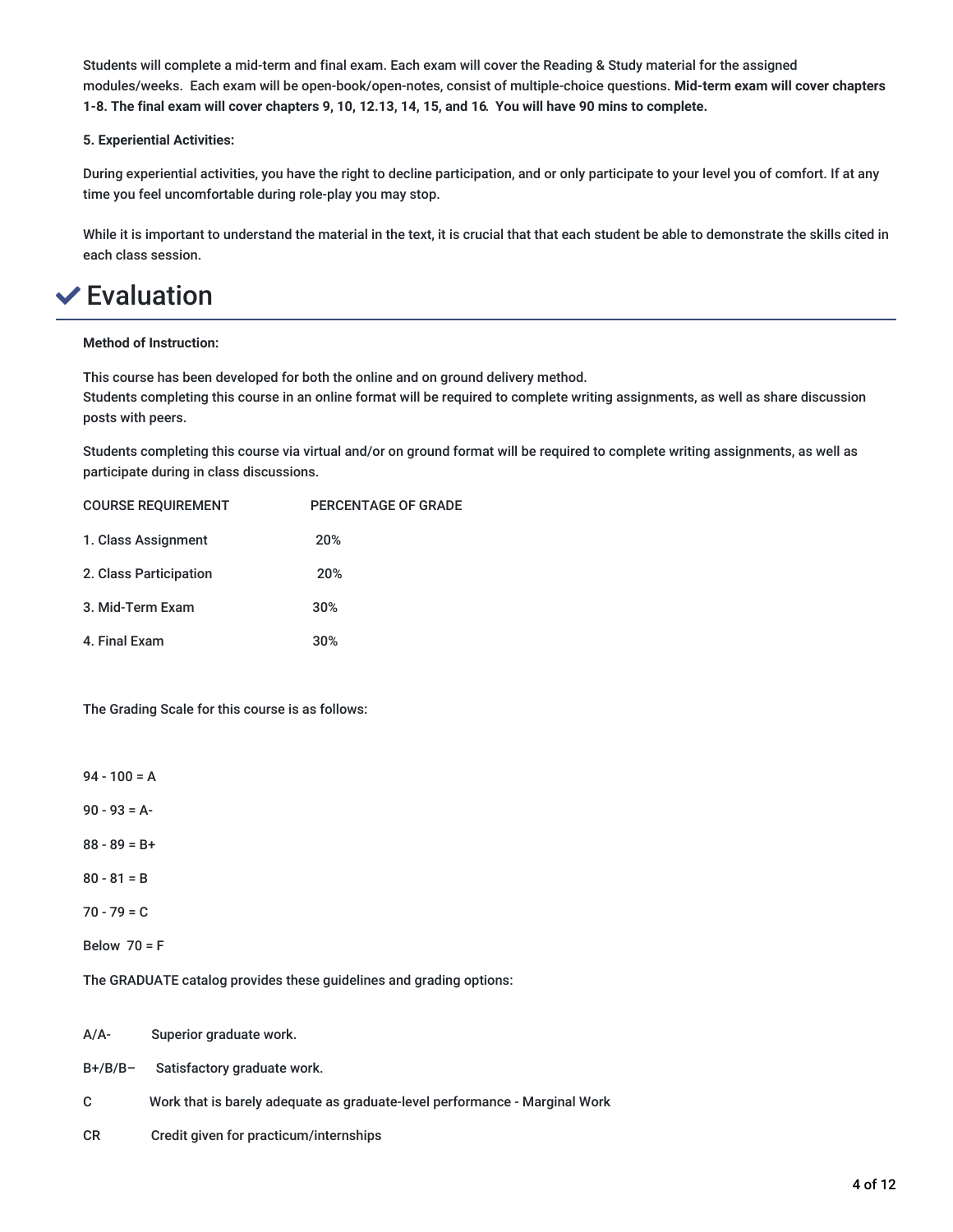- NC No Credit, Unsatisfactory graduate work
- I Incomplete work
- ZF Permanent grade for unfinished incomplete grade which treated as an F
- IP In progress
- W Withdrawn from the course

#### WF Unofficial Withdrawal

### **Criteria**

The grading of this course has a subjective component to it based upon the professional experience of the instructor. The Counseling faculty recognize that counseling skills and counselor effectiveness cannot be assessed in the same manner as academic performance in typical university coursework. Students completing this course should demonstrate marked progress toward the course objectives as noted above as well as be able to write coherently about counseling theories and techniques. Your final grade in this course will reflect not only your academic performance but also, you're counseling, and interpersonal skill development as evaluated by the instructor r. For example, it is possible to excel academically and receive a final grade less than an A or B. Thus, all grades will reflect a combination of objective and subjective assessment.

Note that writing competency is important in graduate school.

The grade penalty is heavy for lack of simple proofing of grammar and spelling on all assignments. As a graduate student and counselor in training, you have a responsibility to the profession and those you will be representing/counseling to write professionally. Take this task seriously and consult the Academic Resource Center for assistance. Please be mindful that while online course delivery provides convenience for students; it should also provide the same sense of safety that one finds in the classroom. We ask that as counselors-in-training, you respect your peers' confidentiality as well as their perspective.

Be mindful that all discussion posts should be respectful, thought provoking, and while your opinion is welcomed judgment of others is not. Please feel free to contact me, your instructor, if you find yourself struggling with this aspect or any aspect of the course delivery.

#### **Self-Awareness, Safety of Disclosure, Appropriate Interpersonal Skills and ACA Code of Ethics:**

In the interaction between class members, self-disclosure and personal examination will occur. All interactions fall under the same umbrella of confidentiality as do client/counselor relationships, i.e., what is discussed in the class stays in the class and is not discussed with other students outside of the course or friends. Any violations of the ethical standards will be dealt with accordingly. Maintaining confidentiality is the primary ethical principle of counselors. If a student fails to maintain the confidentiality of clients or classmates, the student risks a failing grade in the course. In addition, the instructor will refer the breach of confidentiality to the Counseling Advisory Committee for disciplinary action of the student. We will be learning from each other in addition to the text throughout the semester. Therefore, it is important that everyone feels safe, comfortable, and free to discuss and elaborate on their thoughts around their developing knowledge and skills. In class, it is important for each of us to be respectful of one another's positions; relating to others in an empathic manner occurs in class just as with clients . You are encouraged to make your feelings and thoughts known, yet, to do so in a "counselor manner", i.e., respecting the position of listener while giving voice to your thoughts and using your budding counselor attending skills. This is an opportunity for you to practice and evidence your basic skills of empathy, warmth, genuineness, and congruence by communicating in a manner consistent with a good counselor. The building of trusting alliances with your classmates is as important as doing so with your clients. Therefore, you will be practicing some of the same skills when participating in class as in counseling sessions with your clients one day.

Further, openness to supervision and instruction by the instructor can become an issue for some students and is, therefore, emphasized here.

#### **Openness to supervision is defined as:**

Accepting supervision—both individual and in class; recognizing your own personal strengths, weaknesses, biases, needs, and beliefs; sensing personal and professional impact on others, both positive and negative; accepting and applying feedback from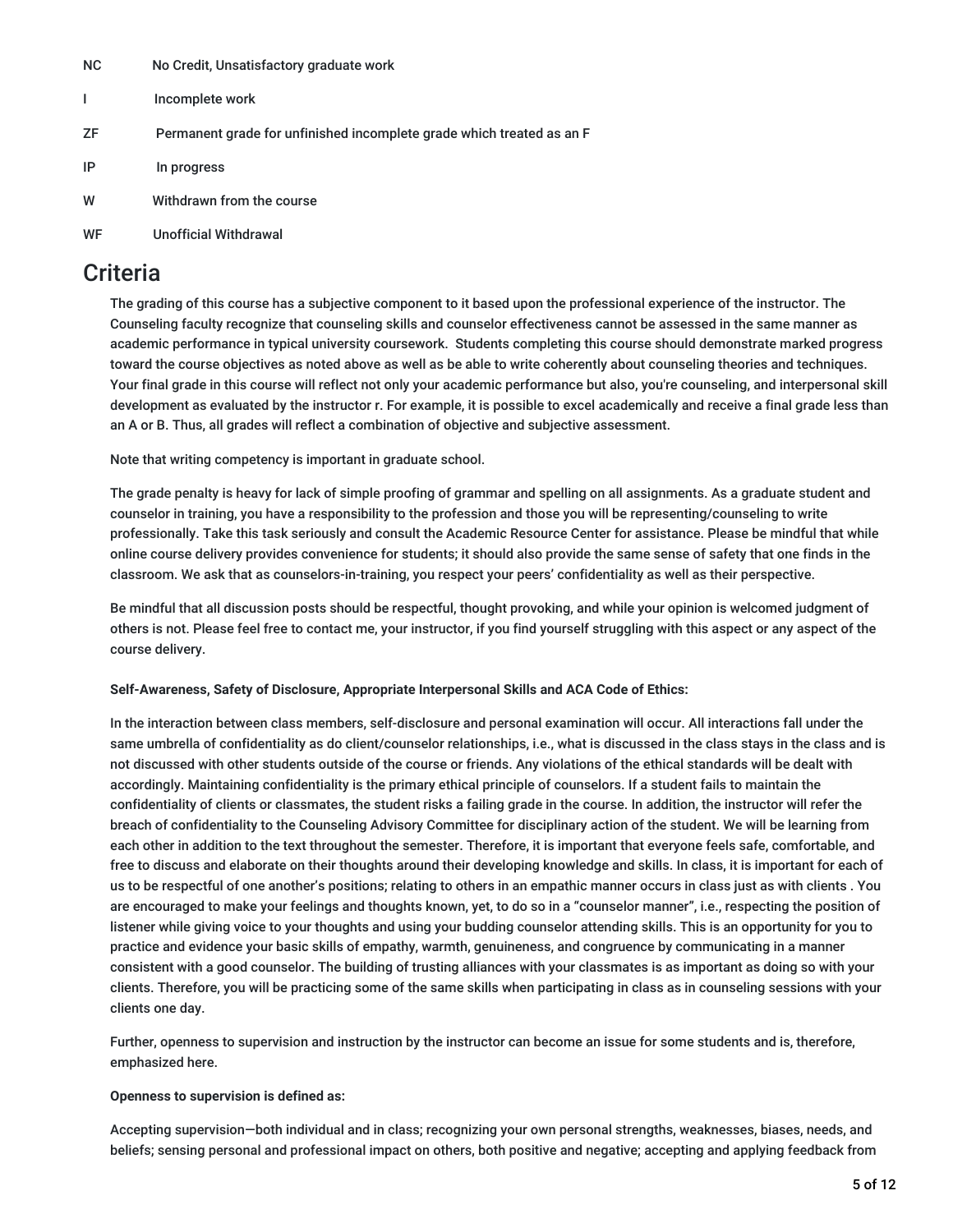instructor; seeking out needed experiences, feedback, etc., in a proactive way; and accepting feedback in a non-defensive manner with a professional attitude.

Students who do not evidence openness to supervision and or appropriate interpersonal skills are subject to remediation by the Counseling Advisory Committee at the campus. See the student handbook and or catalog for further detail.

# **苗 Schedule**

| When                                          | <b>Topic</b>                                                                                                                                                            | <b>Notes</b>                                               |
|-----------------------------------------------|-------------------------------------------------------------------------------------------------------------------------------------------------------------------------|------------------------------------------------------------|
| Week 1<br>03/22/2022<br>6:00 PM -<br>10:00 PM | Introduction and overview of course: Review of Fundamentals of concepts of MFT and Family<br>Development; Class discussion; Video                                       | Goldenberg, Stanton, Goldenberg -<br>Read Chapters 1 & 2   |
| Week 2<br>03/29/2022<br>6:00 PM -<br>10:00 PM | Diversity in Family Functioning; System Theory and Systemic Thinking; Class Discussion; Video; Role-<br>play, Family Counseling Approach Paper Due next week by 11:59pm | Goldenberg, Stanton, Goldenberg -<br>Read Chapters 3 & 4   |
| Week 3<br>04/05/2022<br>6:00 PM -<br>10:00 PM | Origins and Growth of Family Therapy, Professional Issues and Ethical Practices; Role-play, Class<br>Discussion. Family Counseling Approach Paper Due by 11:59pm        | Goldenberg, Stanton, Goldenberg -<br>Read Chapters 5 & 6   |
| Week 4<br>6:00 PM -<br>10:00 PM               | Psychodynamics and Transgenerational Models of Family Therapy, Video; Class DiscussionReview<br>04/12/2022 Mid-term Exam                                                | Goldenberg, Stanton, Goldenberg -<br>Read Chapters 7 & 8   |
| Week 5<br>6:00 PM -<br>10:00 PM               | Experiential and Structural Models of Family Therapy, Video, Role-play, Class Discussion Mid-term<br>04/19/2022 Exam Chapters 1-8 multiple choice.                      | Goldenberg, Stanton, Goldenberg -<br>Read Chapters 9 & 10  |
| Week 6<br>04/26/2022<br>6:00 PM -<br>10:00 PM | Behavioral and Cognitive-Behavioral Models and Social Construction Models, Video, Class Discussion                                                                      | Goldenberg, Stanton, Goldenberg -<br>Read Chapters 12 & 13 |
| Week 7<br>05/03/2022<br>6:00 PM -<br>10:00 PM | Social Construction Models II, Evidence Based Family Therapy, Video, Class Discussion, Role-play                                                                        | Goldenberg, Stanton, Goldberg -<br>Read Chapters 14 & 16   |
| Week 8<br>6:00 PM -<br>10:00 PM               | Comparative View of Family Theories and Therapies, Video, Class Discussion, Role-play, Review for<br>05/10/2022 Final Exam, Chapters 9, 10, 12.13, 14, and 16           | Goldenberg, Stanton, Goldenberg -<br>Read Chapter 17       |
| Week 9<br>05/17/2022<br>6:00 PM -<br>10:00 PM | Course Overview, and Final Exam Chapters 9, 10, 12.13, 14, and 16- multiple choice                                                                                      | Goldenberg, Stanton, Goldenberg                            |

Course calendar and related activities

# Course Policies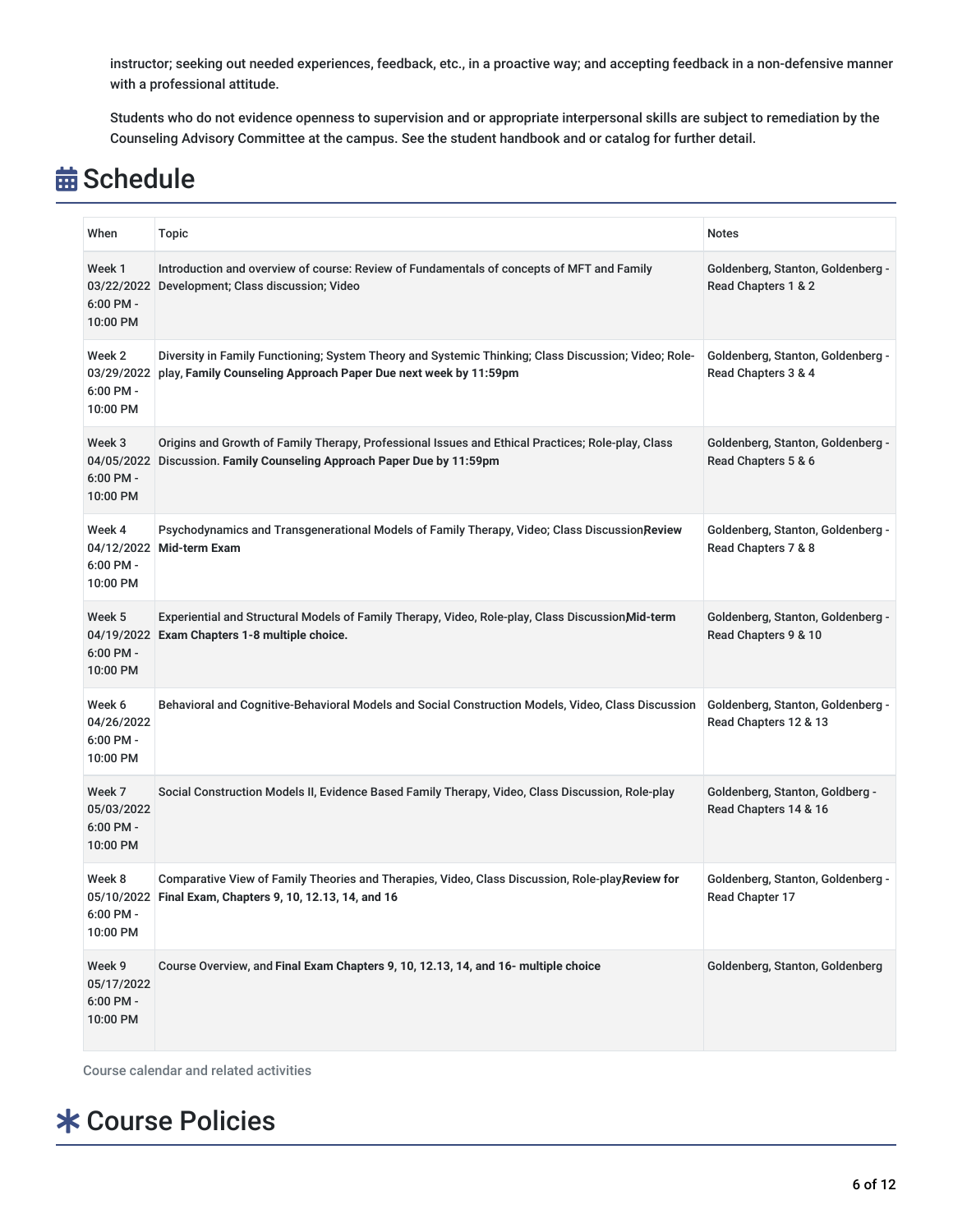#### **Self-Awareness, Safety of Disclosure, Appropriate Interpersonal Skills and ACA Code of Ethics:**

In the interaction between class members, self-disclosure and personal examination will occur. All interactions fall under the same umbrella of confidentiality as do client/counselor relationships, i.e., what is discussed in the class stays in the class and is not discussed with other students outside of the course or friends. Any violations of the ethical standards will be dealt with accordingly. Maintaining confidentiality is the primary ethical principle of counselors. If a student fails to maintain the confidentiality of clients or classmates, the student risks a failing grade in the course. In addition, the instructor will refer the breach of confidentiality to the Counseling Advisory Committee for disciplinary action of the student.

We will be learning from each other in addition to the text throughout the term. Therefore, it is important that everyone feels safe, comfortable, and free to discuss and elaborate on their thoughts around their developing knowledge and skills. In class, it is important for each of us to be respectful of one another's positions; relating to others in an empathic manner occurs in class just as with clients. You are encouraged to make your feelings and thoughts known, yet, to do so in a "counselor manner", i.e., respecting the position of listener while giving voice to your thoughts and using your budding counselor attending skills. This is an opportunity for you to practice and evidence your basic and advanced skills of empathy, warmth, genuineness, and congruence by communicating in a manner consistent with a good counselor. The building of trusting alliances with your classmates is as important as doing so with your clients.

Therefore, you will be practicing some of the same skills when participating in class as on your counseling sessions with your potential clients.

Further, openness to supervision and instruction by the instructor can become an issue for some students and is, therefore, emphasized here. Openness to supervision is defined as: accepting supervision—both individual and in class; recognizing your own personal strengths, weaknesses, biases, needs, and beliefs; sensing personal and professional impact on others, both positive and negative; accepting and applying feedback from instructor; seeking out needed experiences, feedback, etc., in a proactive way; and accepting feedback in a non-defensive manner with a professional attitude.

Students who do not evidence openness to supervision and or appropriate interpersonal skills are subject to remediation by the Counseling Advisory Committee at the campus. See the student handbook and or catalog for further detail.

#### **ACA Code of Ethics (2014):**

Counselors [Counselor-in-training] have a responsibility to read, understand, and follow the ACA Code of Ethics and adhere to applicable laws and regulations (see C.1.). Students and supervisees have a responsibility to understand and follow the ACA Code of Ethics. Students and supervisees have the same obligation to clients as those required of professional counselors (see F.5.).

#### **Attendance:**

The University reserves the right to drop students who do not attend class the first week of the term/semester. The counseling program reserves the right to drop a student who misses two classes or more during the term/semester. Any absence or tardiness in this accelerated program will result in a significant loss of learning. Students are expected to attend all class sessions of every course. Additionally, students are expected to come to class on time, having completed the reading assignments, ask questions and participate in all activities, as well as write at a graduate level. Students coming to class more than 30 minutes late or leaving class early will be considered 'Absent' for the class session. It is expected that you arrive to class having an understanding (not just having read) of the reading assignments and prepared to

discuss the material in relation to your practicum experience and or pop quiz scenarios presented by the faculty supervisor.

#### **Participation:**

Participation is required in all counseling courses. Counselors are often required to lead group counseling, educate large groups on various topics, present in court, and perform public presentations of various types. Students who have difficulty speaking out loud in class, making presentations to the class, and participating in class discussions regularly should consider a different career path or face the potential of being dismissed for lack of performance. Students are subject to appropriate academic penalty for incomplete or unacceptable work, or for excessive or unexcused absences (see Course Attendance section for this).

#### **Late work:**

Students are expected to complete all assignments in a timely manner. All assignments are due by 11:59p.m. on the due date. If you need assistance submitting an assignment on-time or have any trouble/confusion, please reach out to the instructor at least 24/48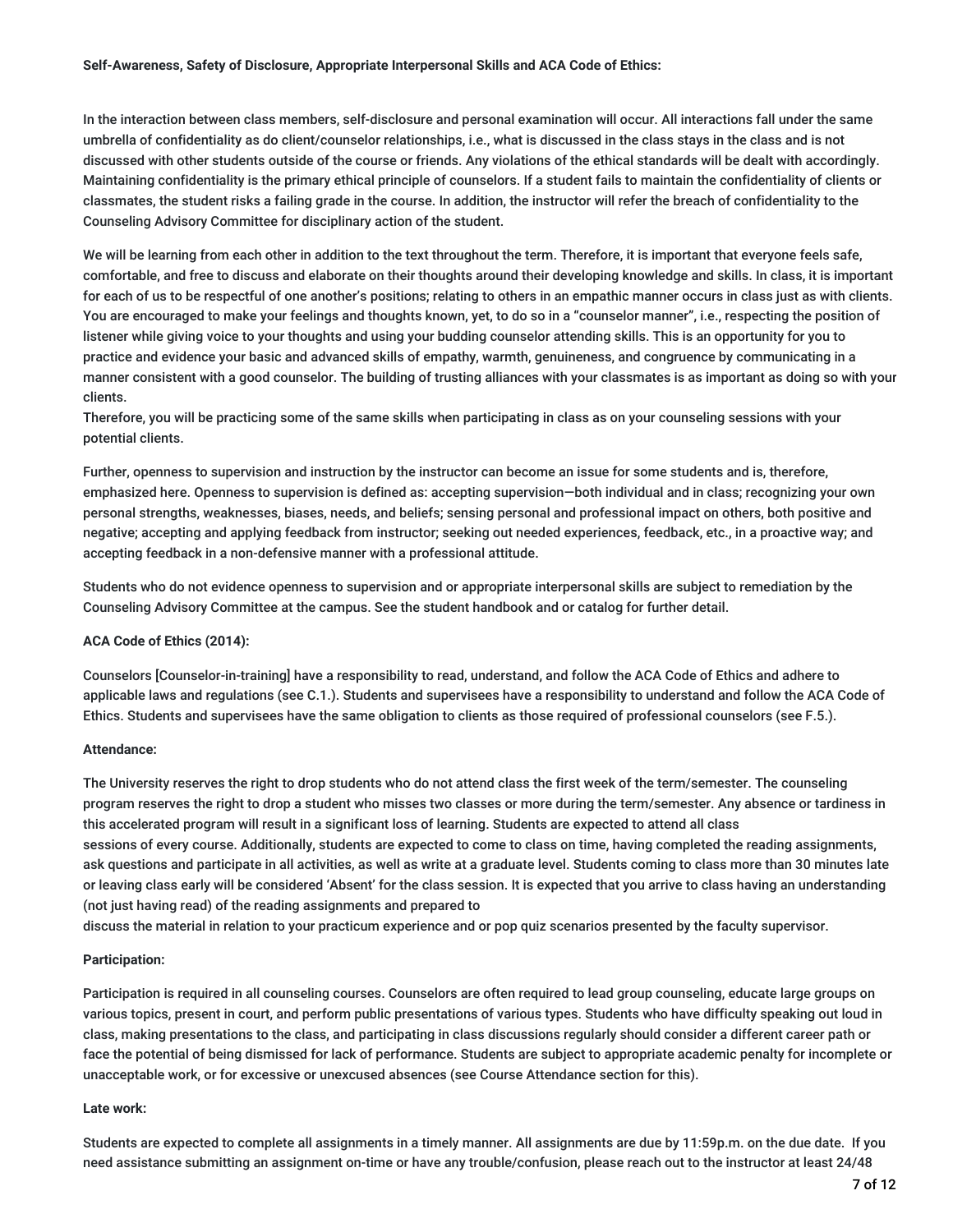hours prior to the due date. Assignments turned in after midnight will be considered late.

#### **Personal Use of Electronics in Classroom:**

Turn off all cell phones during class unless otherwise advised by the instructor. Social Networks Computer usage in class can only be for note taking or class related activities only. If you are caught on face book or any other social networks, you will be asked to immediately leave class and recommended to student remediation counseling council. This

class involves respect and confidentiality, being on the internet during class is very disrespectful and will not be tolerated. In case of emergency during instructional time, please notify instructor via chat. Take all emergency calls outside of class.

#### **Academic Integrity:**

All of your work in this class should be original to you and to this class. You are expected to explore, analyze, and discuss the ideas of others, but you must give them proper credit through citations and references. You may continue to explore an area of interest, but you must do new or additional research and writing. Recycling papers from other coursework is not acceptable.

According to the Publication Manual of the American Psychological Association (2001), plagiarism

involves presenting the work of another as if it were your own work. It is particularly important that you give appropriate credit to others when you use their work. If you paraphrase someone else's work, you must also give them credit with a citation. All students are expected to know what constitutes plagiarism and to avoid committing plagiarism in their written work. Plagiarism will not be excused by ignorance on the student's part. If you believe that you do not have a clear understanding of plagiarism, see your instructor immediately and before any written work is turned in. Honesty is a key trait for counselors. Insure you are evidencing it in and out of class.

## $\widehat{\mathbf{m}}$  Institutional Policies

### Academic Policies

Academic policies provide students with important rights and responsibilities. Students are expected to familiarize themselves with all academic policies that apply to them. Academic policies for undergraduate students can be found in the Undergraduate Studies Catalog; graduate students should review the Graduate Studies Catalog.

#### Undergraduate Studies Catalog

The Undergraduate Studies Catalog contains academic policies that apply to all undergraduate students. The *academic policies* and information section of the catalog contains important information related to **attendance, conduct, academic honesty, grades, and more**. If you are an undergraduate student, please review the catalog each academic year. The current Undergraduate Studies Catalog is at:

<http://www.webster.edu/catalog/current/undergraduate-catalog/> (http://www.webster.edu/catalog/current/undergraduatecatalog/)

#### Graduate Studies Catalog

The Graduate Studies Catalog contains academic policies that apply to all graduate students. The *academic policies* section of the catalog contains important information related to **conduct, academic honesty, grades, and more**. If you are a graduate student, please review the catalog each academic year. The current Graduate Studies Catalog is at:

http://www.webster.edu/catalog/current/graduate-catalog/ [\(http://www.webster.edu/catalog/current/graduate-catalog/\)](http://www.webster.edu/catalog/current/graduate-catalog/)

### Grading

The Grades section of the academic catalog outlines the various grading systems courses may use, including the information about the final grade reported for this class.

#### **Undergraduate**

http://www.webster.edu/catalog/current/undergraduate-catalog/academic-policies.html#grading [\(http://www.webster.edu/catalog/current/undergraduate-catalog/academic-policies.html#grading\)](http://www.webster.edu/catalog/current/undergraduate-catalog/academic-policies.html#grading)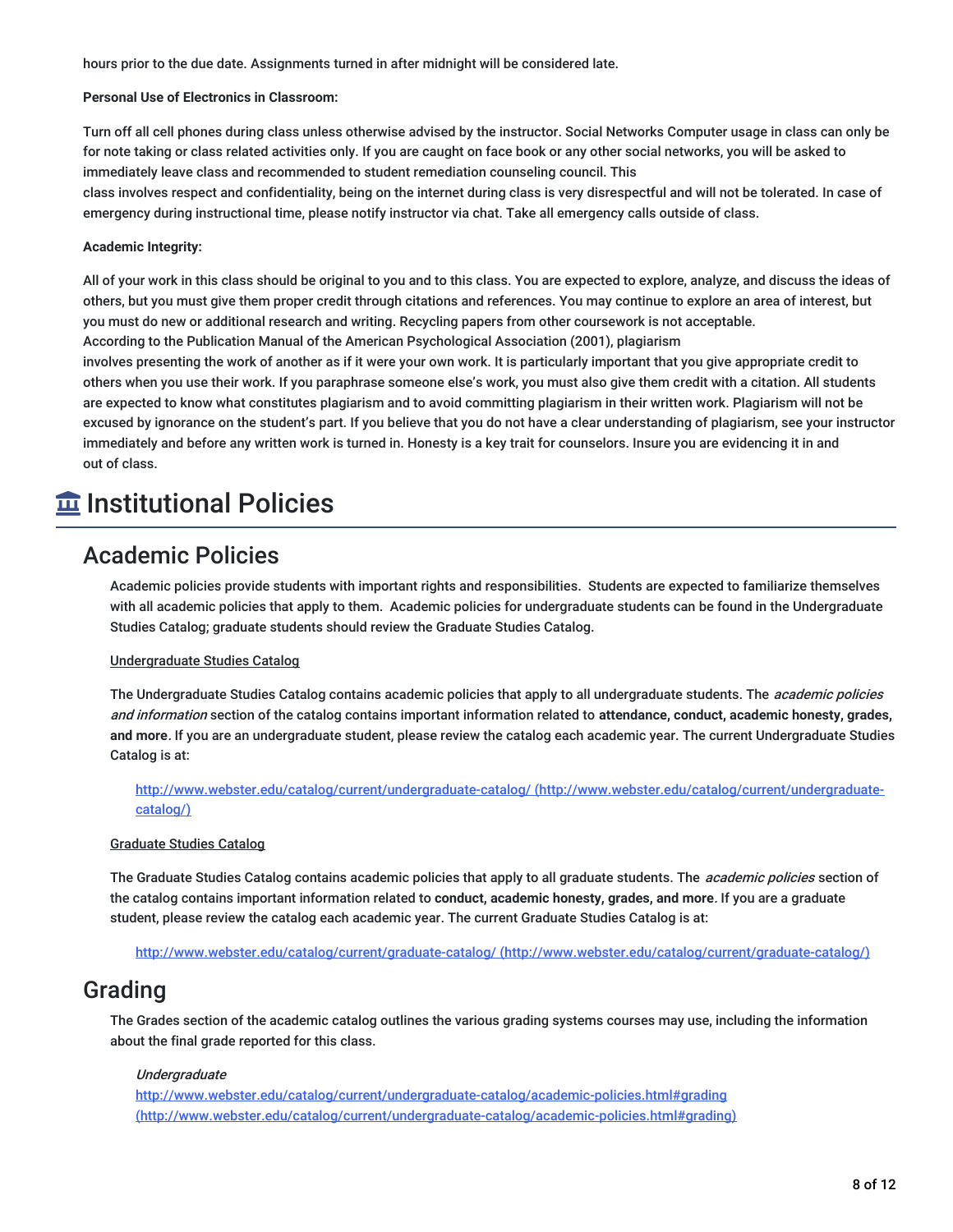#### **Graduate**

<https://webster.edu/catalog/current/graduate-catalog/academic-policies.html#gradingsystem> (https://webster.edu/catalog/current/graduate-catalog/academic-policies.html#gradingsystem)

#### Incomplete

There are important policies that govern grades of Incomplete (I), including the circumstances under which Incomplete grades are granted, deadlines for completion, and consequences should the remaining course work not be completed. It is the responsibility of a student who requests an Incomplete to ensure that they understand and follow the policies.

#### Grade Appeals

Instructors are responsible for assigning grades, and student should discuss grade issues with the instructor. Policies and procedures for appealing grades are available in the appropriate catalog.

### Academic Honesty Policy

Webster University is committed to academic excellence. As part of our Statement of Ethics, we strive to preserve academic honor and integrity by repudiating all forms of academic and intellectual dishonesty, including cheating, plagiarism and all other forms of academic dishonesty. Academic dishonesty is unacceptable and is subject to a disciplinary response. Students are encouraged to talk to instructors about any questions they may have regarding how to properly credit others' work, including paraphrasing, quoting, and citation formatting. The university reserves the right to utilize electronic databases, such as Turnitin.com, to assist faculty and students with their academic work.

The university's Academic Honesty Policy is published in academic catalogs:

#### Undergraduate

http://www.webster.edu/catalog/current/undergraduate-catalog/academic-policies.html [\(http://www.webster.edu/catalog/current/undergraduate-catalog/academic-policies.html\)](http://www.webster.edu/catalog/current/undergraduate-catalog/academic-policies.html)

#### **Graduate**

<http://www.webster.edu/catalog/current/graduate-catalog/academic-policies.html> (http://www.webster.edu/catalog/current/graduate-catalog/academic-policies.html)

As a part of the university commitment to academic excellence, the Reeg Academic Resource Center provides student resources to become better acquainted with academic honesty and the tools to prevent plagiarism in its many forms:

https://websteru.sharepoint.com/sites/AcademicIntegrityAtWebster [\(https://websteru.sharepoint.com/sites/AcademicIntegrityAtWebster\)](https://websteru.sharepoint.com/sites/AcademicIntegrityAtWebster)

### Statement of Ethics

Webster University strives to be a center of academic excellence. The university makes every effort to ensure the following:

- The opportunity for students to learn and inquire freely
- The protection of intellectual freedom and the rights of professors to teach
- The advancement of knowledge through scholarly pursuits and relevant dialogue

To review Webster University's statement of ethics, see the Undergraduate Studies Catalog and the Graduate and Studies Catalog:

#### Undergraduate

<http://www.webster.edu/catalog/current/undergraduate-catalog/overview.html#ethics> (http://www.webster.edu/catalog/current/undergraduate-catalog/overview.html#ethics)

#### **Graduate**

<http://www.webster.edu/catalog/current/graduate-catalog/ethics.html> (http://www.webster.edu/catalog/current/graduatecatalog/ethics.html)

### Important Academic Resources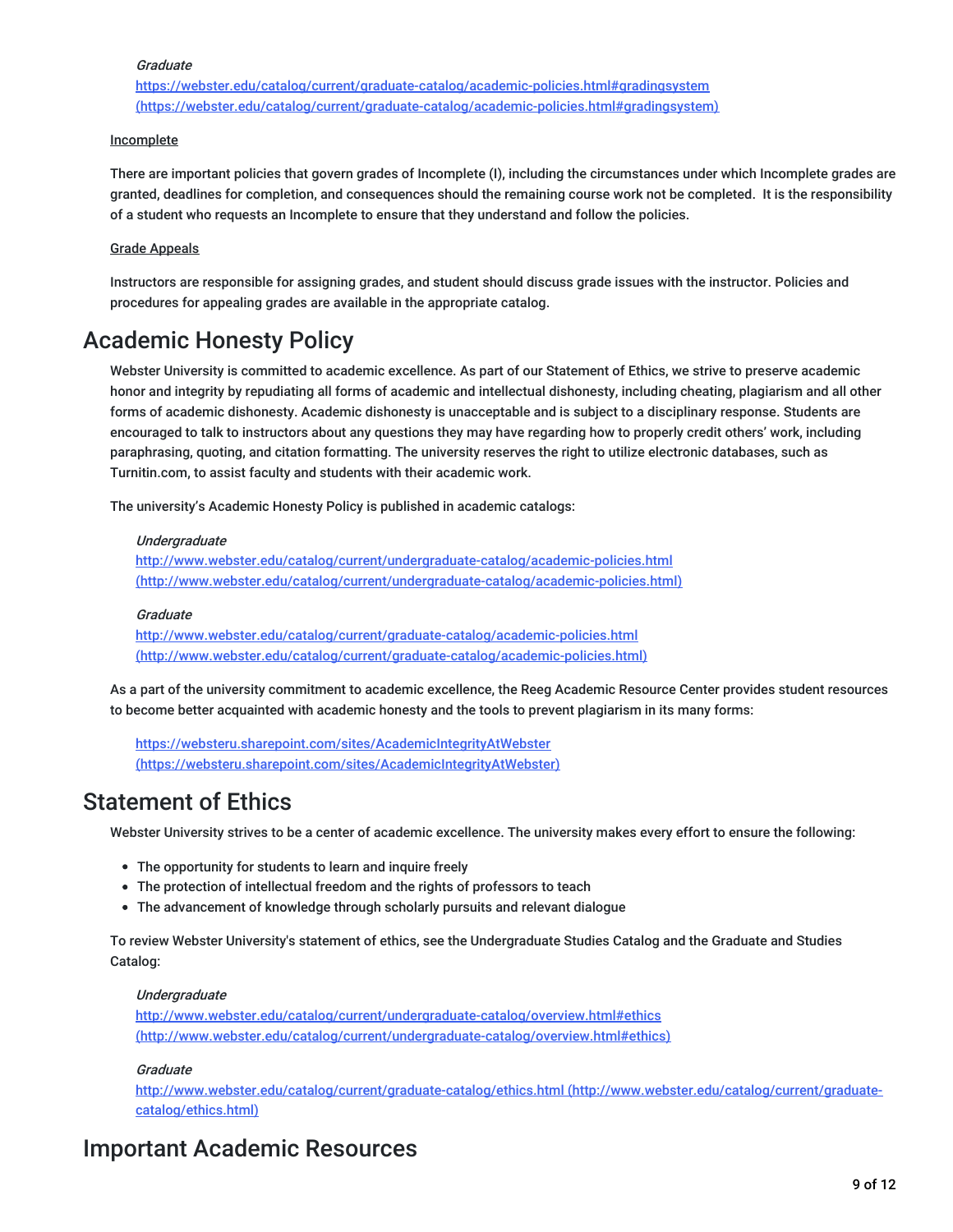#### Academic Accommodations and Support

At Webster University, we understand that all students learn differently and may have specific, often differing, learning needs. Some examples are doing rather than watching, being active instead of sitting still, and taking frequent breaks. For others, the professor needs to speak louder, give more clear instructions, and be understanding with health issues. Regardless of what makes learning easier for you, our goal is to provide the most accessible learning environment possible for each student. If there are any specific needs you'd like to make your instructors personally aware of, including any academic accommodations, please reach out to them directly.

Webster University supports students in several ways. Students with academic/learning, health, physical, and psychological disabilities and students who have accessibility concerns can reach out to Webster's Academic ADA Coordinator at [disability@webster.edu](mailto:disability@webster.edu). You can also reach out if you have any questions relating to accessibility.

Online resources through WorldClassRoom (Canvas) have a variety of accessibility tools, provided through a program called Ally, for both students and faculty. Ally is free and already incorporated into WorldClassRoom. It helps students who have visibility and attention challenges; who need easier access to course materials from mobile phones, tablets, electronic readers, etc.; or who need or prefer file types different from the format uploaded by the instructor. You can find more information about Ally at https://webster.edu/online/ally.php [\(https://webster.edu/online/ally.php\)](https://webster.edu/online/ally.php).

Life circumstances can make focusing on education, or anything else, difficult. For this reason, several additional resources and services are available to students at no cost:

- 1. Reeg Academic Resource Center (https://websteru.sharepoint.com/sites/ReegARC [\(https://websteru.sharepoint.com/sites/ReegARC\)\)](https://websteru.sharepoint.com/sites/ReegARC)
	- o Academic Counseling: [academiccounseling@webster.edu](mailto:academiccounseling@webster.edu)
	- o Assistive Technology: [atacr@webster.edu](mailto:atacr@webster.edu)
	- o Disability Accommodations: [disabilty@webster.edu](mailto:disabilty@webster.edu)
	- o Testing Center: [arc@webster.edu](mailto:arc@webster.edu)
	- Tutoring: [tutoring@webster.edu](mailto:tutoring@webster.edu)
	- Writing services: [writing@webster.edu](mailto:writing@webster.edu)
- 2. Counseling and Life Development [\(https://www.webster.edu/student-counseling.php](https://www.webster.edu/student-counseling.php) (https://www.webster.edu/studentcounseling.php)): 314-968-7030 or counselingId@webster.edu (these contact methods are non-confidential, but appointments are confidential)

Lastly, circumstances change. If, at any point throughout your education, you find that something is making learning difficult for you, please reach out to your instructor directly and/or to Webster's ADA team. It is never too late to ask for accommodations. We entirely support you and want you to have the best and most accessible education possible.

#### Student Success Portal

Webster University's Student Success Portal, powered by Starfish, is a communications tool to connect students with faculty members and campus support services. It allows faculty and staff members to communicate with you regarding academic achievements as well as areas where support may be helpful. You may use the portal to contact faculty and staff members for assistance and to arrange meetings. Activity in the portal will be communicated to your Webster University email account. The Student Success Portal is available via your course home page in WorldClassRoom or via Connections. Learn more about the Student Success Portal at [https://www.legacy.webster.edu/success/students.html.](https://www.legacy.webster.edu/success/students.html) (https://www.legacy.webster.edu/success/students.html)

#### University Library

Webster University Library is dedicated to supporting the research needs and intellectual pursuits of students throughout the university's worldwide network. Resources include print and electronic books, journal articles, online databases, DVDs and streaming video, CDs and streaming music, datasets, and other specialized information. Services include providing materials at no cost and research help for basic questions to in-depth exploration of resources. The gateway to all of these resources and services is http://library.webster.edu [\(http://library.webster.edu/\)](http://library.webster.edu/). For support navigating the library's resources, see http://libanswers.webster.edu/ [\(http://libanswers.webster.edu/\)](http://libanswers.webster.edu/) for the many ways to contact library staff.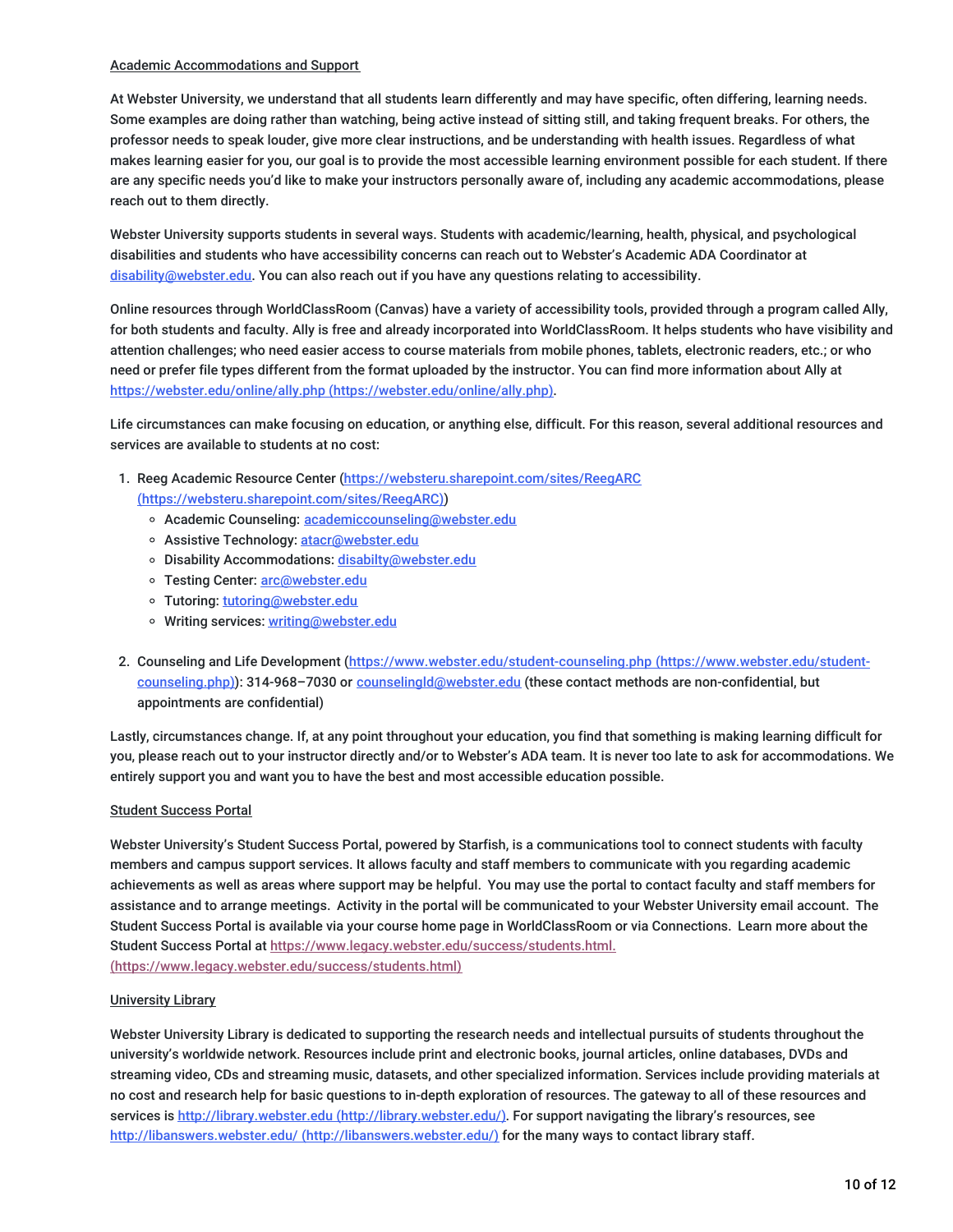## Drops and Withdrawals

Drop and withdrawal policies dictate processes for students who wish to unenroll from a course. Students must take proactive steps to unenroll; informing the instructor is not sufficient, nor is failing to attend. In the early days of the term or semester, students may DROP a course with no notation on their student record. After the DROP deadline, students may WITHDRAW from a course; in the case of a WITHDRAW, a grade of W appears on the student record. After the WITHDRAW deadline, students may not unenroll from a course. Policies and a calendar of deadlines for DROP and WITHDRAW are at:

#### Undergraduate

http://www.webster.edu/catalog/current/undergraduate-catalog/enrollment.html [\(http://www.webster.edu/catalog/current/undergraduate-catalog/enrollment.html\)](http://www.webster.edu/catalog/current/undergraduate-catalog/enrollment.html)

#### Graduate

http://www.webster.edu/catalog/current/graduate-catalog/enrollment.html [\(http://www.webster.edu/catalog/current/graduate-catalog/enrollment.html\)](http://www.webster.edu/catalog/current/graduate-catalog/enrollment.html)

Academic Calendar - <http://www.webster.edu/academics/academic-calendar/> (http://www.webster.edu/academics/academic-calendar/)

Current tuition rates, policies, and procedures, including details of pro-rated tuition refunds, are available in the "Tuition, Fees, and Refunds" section of Webster's Academic Catalogs:

#### Undergraduate

<http://www.webster.edu/catalog/current/undergraduate-catalog/tuition.html> (http://www.webster.edu/catalog/current/undergraduate-catalog/tuition.html)

#### **Graduate**

<http://www.webster.edu/catalog/current/graduate-catalog/tuition.html> (http://www.webster.edu/catalog/current/graduatecatalog/tuition.html)

### Student Handbook and Other Important Policies

Student handbook and other non-academic policies may apply to you and may impact your experience in this class. Such policies include the student code of conduct, privacy, technology and communications, and more. Please review the handbook each year and be aware of policies that apply to you. The handbook is available at:

http://www.webster.edu/student-handbook/ [\(http://www.webster.edu/student-handbook/\)](http://www.webster.edu/student-handbook/)

Sexual Assault, Harassment, and Other Sexual Offenses

Webster University makes every effort to educate the community to prevent sexual assault, harassment, and other sexual offenses from occurring, and is committed to providing support to those affected when this behavior does occur. To access information and resources or to review the Policy on Sexual Assault, Harassment, and Other Sexual Offenses, visit:

https://webster.edu/titleix/policy.php [\(https://webster.edu/titleix/policy.php\)](https://webster.edu/titleix/policy.php)

## Research on Human Subjects

The Webster University Institutional Review Committee (IRB) is responsible for the review of all research on human subjects. The IRB process applies to all Webster University faculty, staff, and students and must be completed prior to any contact with human subjects. For more information on the IRB, visit:

https://www.legacy.webster.edu/irb/ [\(https://www.legacy.webster.edu/irb/\)](https://www.legacy.webster.edu/irb/)

### Course Evaluations

At the end of this course, you will have the opportunity to provide feedback about your experience. Your input is extremely valuable to the university, your instructor, and the department that offers this course. Please provide your honest and thoughtful evaluation, as it helps the university to provide the best experience possible for all of its students.